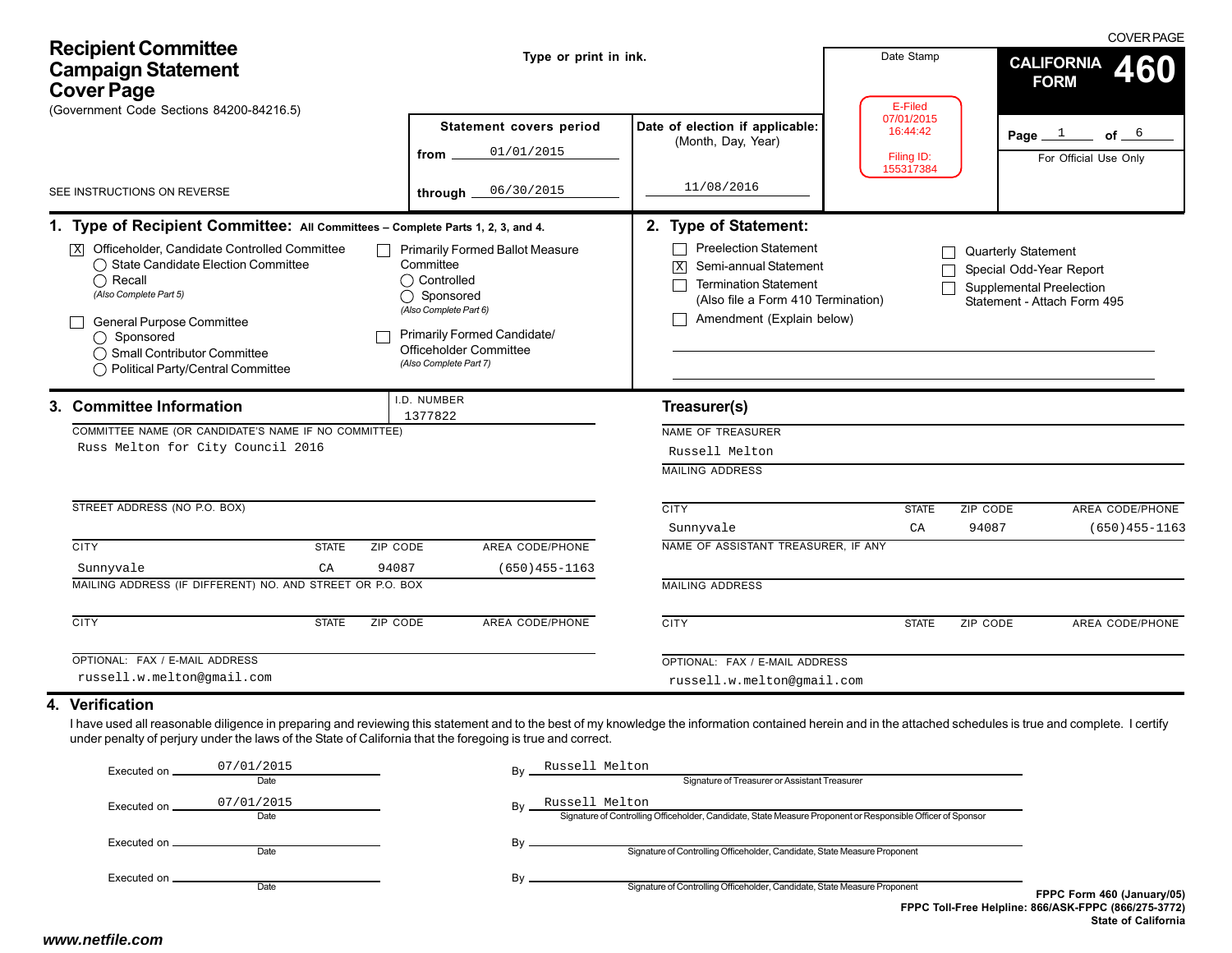COVER PAGE - PART 2



## **5. Officeholder or Candidate Controlled Committee**

| <b>INAME OF OFFICEROLDER OR CANDIDATE</b>                                  |             |              |            |  |  |  |  |
|----------------------------------------------------------------------------|-------------|--------------|------------|--|--|--|--|
| Russell Melton                                                             |             |              |            |  |  |  |  |
| OFFICE SOUGHT OR HELD (INCLUDE LOCATION AND DISTRICT NUMBER IF APPLICABLE) |             |              |            |  |  |  |  |
| City Council Member Seat 5: City of Sunnyvale                              |             |              |            |  |  |  |  |
| RESIDENTIAL/BUSINESS ADDRESS (NO. AND STREET)                              | <b>CITY</b> | <b>STATE</b> | <b>ZIP</b> |  |  |  |  |
|                                                                            | Sunnyvale   | СA           | 94087      |  |  |  |  |

|                                                                                                                                                                                                                                           |                                                   |                                                                                                                                                                                          |                     |                                            | Page                  | 2<br>of $\rule{1em}{0.15mm}$  |
|-------------------------------------------------------------------------------------------------------------------------------------------------------------------------------------------------------------------------------------------|---------------------------------------------------|------------------------------------------------------------------------------------------------------------------------------------------------------------------------------------------|---------------------|--------------------------------------------|-----------------------|-------------------------------|
| Officeholder or Candidate Controlled Committee                                                                                                                                                                                            |                                                   | 6. Primarily Formed Ballot Measure Committee                                                                                                                                             |                     |                                            |                       |                               |
| NAME OF OFFICEHOLDER OR CANDIDATE                                                                                                                                                                                                         |                                                   | NAME OF BALLOT MEASURE                                                                                                                                                                   |                     |                                            |                       |                               |
| Russell Melton                                                                                                                                                                                                                            |                                                   |                                                                                                                                                                                          |                     |                                            |                       |                               |
| OFFICE SOUGHT OR HELD (INCLUDE LOCATION AND DISTRICT NUMBER IF APPLICABLE)<br>City Council Member Seat 5: City of Sunnyvale                                                                                                               |                                                   | <b>BALLOT NO. OR LETTER</b>                                                                                                                                                              | <b>JURISDICTION</b> |                                            |                       | <b>SUPPORT</b><br>OPPOSE      |
| RESIDENTIAL/BUSINESS ADDRESS (NO. AND STREET)                                                                                                                                                                                             | <b>CITY</b><br><b>STATE</b><br>ZIP                | Identify the controlling officeholder, candidate, or state measure proponent,                                                                                                            |                     |                                            |                       |                               |
|                                                                                                                                                                                                                                           | Sunnyvale<br>CA<br>94087                          | NAME OF OFFICEHOLDER, CANDIDATE, OR PROPONENT                                                                                                                                            |                     |                                            |                       |                               |
| Related Committees Not Included in this Statement: List any committees<br>not included in this statement that are controlled by you or are primarily formed to receive<br>contributions or make expenditures on behalf of your candidacy. |                                                   | OFFICE SOUGHT OR HELD                                                                                                                                                                    |                     |                                            | DISTRICT NO. IF ANY   |                               |
| <b>COMMITTEE NAME</b>                                                                                                                                                                                                                     | I.D. NUMBER                                       |                                                                                                                                                                                          |                     |                                            |                       |                               |
| NAME OF TREASURER<br><b>COMMITTEE ADDRESS</b><br>STREET ADDRESS (NO P.O. BOX)                                                                                                                                                             | CONTROLLED COMMITTEE?<br>$\Box$ Yes<br>$\vert$ NO | 7. Primarily Formed Candidate/Officeholder Committee List names of<br>officeholder(s) or candidate(s) for which this committee is primarily formed.<br>NAME OF OFFICEHOLDER OR CANDIDATE |                     |                                            | OFFICE SOUGHT OR HELD | $\Box$ SUF                    |
|                                                                                                                                                                                                                                           |                                                   |                                                                                                                                                                                          |                     |                                            |                       | $\Box$ OPF                    |
| <b>CITY</b><br><b>STATE</b><br>ZIP CODE                                                                                                                                                                                                   | AREA CODE/PHONE                                   | NAME OF OFFICEHOLDER OR CANDIDATE                                                                                                                                                        |                     |                                            | OFFICE SOUGHT OR HELD | $\Box$ SUP<br>$\Box$ OPP      |
| <b>COMMITTEE NAME</b>                                                                                                                                                                                                                     | I.D. NUMBER                                       | NAME OF OFFICEHOLDER OR CANDIDATE                                                                                                                                                        |                     |                                            | OFFICE SOUGHT OR HELD | $\Box$ SUP<br>$\Box$ OPF      |
| NAME OF TREASURER                                                                                                                                                                                                                         | CONTROLLED COMMITTEE?<br>$\Box$ yes<br>$\Box$ No  | NAME OF OFFICEHOLDER OR CANDIDATE                                                                                                                                                        |                     |                                            | OFFICE SOUGHT OR HELD | $\Box$ suf<br>$\Box$ OPF      |
| STREET ADDRESS (NO P.O. BOX)<br><b>COMMITTEE ADDRESS</b>                                                                                                                                                                                  |                                                   |                                                                                                                                                                                          |                     |                                            |                       |                               |
| <b>CITY</b><br><b>STATE</b><br>ZIP CODE                                                                                                                                                                                                   | AREA CODE/PHONE                                   |                                                                                                                                                                                          |                     | Attach continuation sheets if necessary    |                       |                               |
| w.netfile.com/                                                                                                                                                                                                                            |                                                   |                                                                                                                                                                                          |                     | FPPC Toll-Free Helpline: 866/ASK-FPPC (866 |                       | FPPC Form 460 (Ja<br>State of |

## **6. Primarily Formed Ballot Measure Committee**

| NAME OF BALLOT MEASURE |  |
|------------------------|--|
|------------------------|--|

| <b>BALLOT NO. OR LETTER</b> | <b>JURISDICTION</b> | <b>SUPPORT</b><br><b>OPPOSE</b> |
|-----------------------------|---------------------|---------------------------------|
|-----------------------------|---------------------|---------------------------------|

**Identify the controlling officeholder, candidate, or state measure proponent, if any.**

| OFFICE SOUGHT OR HELD | I DISTRICT NO. IF ANY |
|-----------------------|-----------------------|
|                       |                       |

## **7. Primarily Formed Candidate/Officeholder Committee** *List names of officeholder(s) or candidate(s) for which this committee is primarily formed.*

| NAME OF OFFICEHOLDER OR CANDIDATE | OFFICE SOUGHT OR HELD | <b>SUPPORT</b><br><b>OPPOSE</b> |
|-----------------------------------|-----------------------|---------------------------------|
| NAME OF OFFICEHOLDER OR CANDIDATE | OFFICE SOUGHT OR HELD | <b>SUPPORT</b><br><b>OPPOSE</b> |
| NAME OF OFFICEHOLDER OR CANDIDATE | OFFICE SOUGHT OR HELD | <b>SUPPORT</b><br><b>OPPOSE</b> |
| NAME OF OFFICEHOLDER OR CANDIDATE | OFFICE SOUGHT OR HELD | <b>SUPPORT</b><br><b>OPPOSE</b> |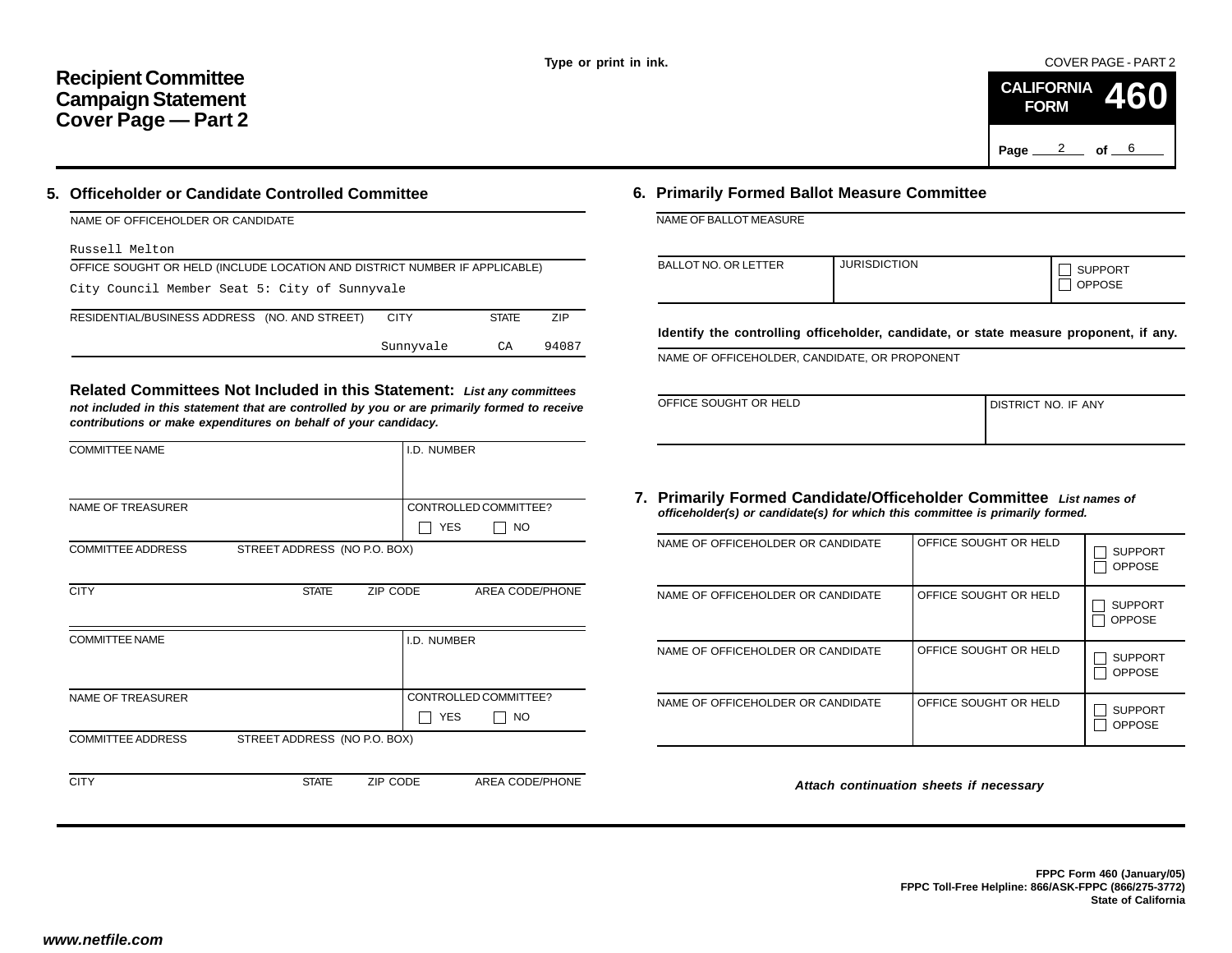| <b>Campaign Disclosure Statement</b>                                            |                                             | Type or print in ink.                                             |  |                                                                                        | <b>SUMMARY PAGE</b> |                                                                                                                                                                                                                                                                                                                     |                                                                                                                                                                                                                                                                                                                     |  |
|---------------------------------------------------------------------------------|---------------------------------------------|-------------------------------------------------------------------|--|----------------------------------------------------------------------------------------|---------------------|---------------------------------------------------------------------------------------------------------------------------------------------------------------------------------------------------------------------------------------------------------------------------------------------------------------------|---------------------------------------------------------------------------------------------------------------------------------------------------------------------------------------------------------------------------------------------------------------------------------------------------------------------|--|
| <b>Summary Page</b>                                                             | Amounts may be rounded<br>to whole dollars. |                                                                   |  |                                                                                        |                     | Statement covers period                                                                                                                                                                                                                                                                                             | <b>CALIFORNIA</b><br>460                                                                                                                                                                                                                                                                                            |  |
|                                                                                 |                                             |                                                                   |  |                                                                                        | from $\equiv$       | 01/01/2015                                                                                                                                                                                                                                                                                                          | <b>FORM</b>                                                                                                                                                                                                                                                                                                         |  |
|                                                                                 |                                             |                                                                   |  |                                                                                        | through $\equiv$    | 06/30/2015                                                                                                                                                                                                                                                                                                          | Page $3$ of $6$                                                                                                                                                                                                                                                                                                     |  |
| SEE INSTRUCTIONS ON REVERSE<br><b>NAME OF FILER</b>                             |                                             |                                                                   |  |                                                                                        |                     |                                                                                                                                                                                                                                                                                                                     | I.D. NUMBER                                                                                                                                                                                                                                                                                                         |  |
| Russ Melton for City Council 2016                                               |                                             |                                                                   |  |                                                                                        |                     |                                                                                                                                                                                                                                                                                                                     | 1377822                                                                                                                                                                                                                                                                                                             |  |
| <b>Contributions Received</b>                                                   |                                             | <b>Column A</b><br>TOTAL THIS PERIOD<br>(FROM ATTACHED SCHEDULES) |  | <b>Column B</b><br><b>CALENDAR YEAR</b><br>TOTAL TO DATE                               |                     | <b>General Elections</b>                                                                                                                                                                                                                                                                                            | <b>Calendar Year Summary for Candidates</b><br>Running in Both the State Primary and                                                                                                                                                                                                                                |  |
|                                                                                 |                                             |                                                                   |  | $\frac{1}{2}$ 397.00                                                                   |                     |                                                                                                                                                                                                                                                                                                                     | $1/1$ through $6/30$<br>7/1 to Date                                                                                                                                                                                                                                                                                 |  |
|                                                                                 |                                             | 3,000.00                                                          |  |                                                                                        | 3,000.00            |                                                                                                                                                                                                                                                                                                                     |                                                                                                                                                                                                                                                                                                                     |  |
|                                                                                 |                                             |                                                                   |  | $\frac{1}{2}$ 3,397.00                                                                 |                     | 20. Contributions<br>Received                                                                                                                                                                                                                                                                                       | $\frac{1}{2}$ $\frac{1}{2}$ $\frac{1}{2}$ $\frac{1}{2}$ $\frac{1}{2}$ $\frac{1}{2}$ $\frac{1}{2}$ $\frac{1}{2}$ $\frac{1}{2}$ $\frac{1}{2}$ $\frac{1}{2}$ $\frac{1}{2}$ $\frac{1}{2}$ $\frac{1}{2}$ $\frac{1}{2}$ $\frac{1}{2}$ $\frac{1}{2}$ $\frac{1}{2}$ $\frac{1}{2}$ $\frac{1}{2}$ $\frac{1}{2}$ $\frac{1}{2}$ |  |
|                                                                                 |                                             | 0.00                                                              |  |                                                                                        | 0.00                | 21. Expenditures                                                                                                                                                                                                                                                                                                    |                                                                                                                                                                                                                                                                                                                     |  |
|                                                                                 |                                             |                                                                   |  | $\frac{1}{2}$ 3,397.00                                                                 |                     | Made                                                                                                                                                                                                                                                                                                                | $\frac{1}{2}$ $\frac{1}{2}$ $\frac{1}{2}$ $\frac{1}{2}$ $\frac{1}{2}$ $\frac{1}{2}$ $\frac{1}{2}$ $\frac{1}{2}$ $\frac{1}{2}$ $\frac{1}{2}$ $\frac{1}{2}$ $\frac{1}{2}$ $\frac{1}{2}$ $\frac{1}{2}$ $\frac{1}{2}$ $\frac{1}{2}$ $\frac{1}{2}$ $\frac{1}{2}$ $\frac{1}{2}$ $\frac{1}{2}$ $\frac{1}{2}$ $\frac{1}{2}$ |  |
| <b>Expenditures Made</b>                                                        |                                             |                                                                   |  |                                                                                        |                     |                                                                                                                                                                                                                                                                                                                     | <b>Expenditure Limit Summary for State</b>                                                                                                                                                                                                                                                                          |  |
|                                                                                 |                                             |                                                                   |  |                                                                                        |                     | <b>Candidates</b>                                                                                                                                                                                                                                                                                                   |                                                                                                                                                                                                                                                                                                                     |  |
|                                                                                 |                                             | 0.00                                                              |  |                                                                                        | 0.00                |                                                                                                                                                                                                                                                                                                                     | 22. Cumulative Expenditures Made*                                                                                                                                                                                                                                                                                   |  |
|                                                                                 |                                             |                                                                   |  | $\mathcal{S}$                                                                          | 794.24              |                                                                                                                                                                                                                                                                                                                     | (If Subject to Voluntary Expenditure Limit)                                                                                                                                                                                                                                                                         |  |
| 9. Accrued Expenses (Unpaid Bills)  Schedule F, Line 3                          |                                             | 0.00                                                              |  |                                                                                        | 0.00                | Date of Election                                                                                                                                                                                                                                                                                                    | <b>Total to Date</b>                                                                                                                                                                                                                                                                                                |  |
|                                                                                 |                                             | 0.00                                                              |  |                                                                                        | 0.00                | (mm/dd/yy)                                                                                                                                                                                                                                                                                                          |                                                                                                                                                                                                                                                                                                                     |  |
|                                                                                 |                                             |                                                                   |  | $\mathbb{S}$                                                                           | 794.24              |                                                                                                                                                                                                                                                                                                                     |                                                                                                                                                                                                                                                                                                                     |  |
| <b>Current Cash Statement</b>                                                   |                                             |                                                                   |  |                                                                                        |                     | $\frac{1}{2}$ $\frac{1}{2}$ $\frac{1}{2}$ $\frac{1}{2}$ $\frac{1}{2}$ $\frac{1}{2}$ $\frac{1}{2}$ $\frac{1}{2}$ $\frac{1}{2}$ $\frac{1}{2}$ $\frac{1}{2}$ $\frac{1}{2}$ $\frac{1}{2}$ $\frac{1}{2}$ $\frac{1}{2}$ $\frac{1}{2}$ $\frac{1}{2}$ $\frac{1}{2}$ $\frac{1}{2}$ $\frac{1}{2}$ $\frac{1}{2}$ $\frac{1}{2}$ | $\frac{1}{2}$                                                                                                                                                                                                                                                                                                       |  |
| 12. Beginning Cash Balance  Previous Summary Page, Line 16 \$                   |                                             | 0.00                                                              |  | To calculate Column B, add                                                             |                     |                                                                                                                                                                                                                                                                                                                     |                                                                                                                                                                                                                                                                                                                     |  |
|                                                                                 |                                             | 3,397.00                                                          |  | amounts in Column A to the                                                             |                     |                                                                                                                                                                                                                                                                                                                     |                                                                                                                                                                                                                                                                                                                     |  |
|                                                                                 |                                             | 0.00                                                              |  | corresponding amounts<br>from Column B of your last                                    |                     | reported in Column B.                                                                                                                                                                                                                                                                                               | *Amounts in this section may be different from amounts                                                                                                                                                                                                                                                              |  |
|                                                                                 |                                             | 794.24                                                            |  | report. Some amounts in<br>Column A may be negative                                    |                     |                                                                                                                                                                                                                                                                                                                     |                                                                                                                                                                                                                                                                                                                     |  |
| 16. <b>ENDING CASH BALANCE</b> Add Lines 12 + 13 + 14, then subtract Line 15 \$ |                                             | 2,602.76                                                          |  | figures that should be                                                                 |                     |                                                                                                                                                                                                                                                                                                                     |                                                                                                                                                                                                                                                                                                                     |  |
| If this is a termination statement, Line 16 must be zero.                       |                                             |                                                                   |  | subtracted from previous<br>period amounts. If this is<br>the first report being filed |                     |                                                                                                                                                                                                                                                                                                                     |                                                                                                                                                                                                                                                                                                                     |  |
|                                                                                 | - \$                                        | 0.00                                                              |  | for this calendar year, only<br>carry over the amounts                                 |                     |                                                                                                                                                                                                                                                                                                                     |                                                                                                                                                                                                                                                                                                                     |  |
| <b>Cash Equivalents and Outstanding Debts</b>                                   |                                             |                                                                   |  | from Lines 2, 7, and 9 (if<br>any).                                                    |                     |                                                                                                                                                                                                                                                                                                                     |                                                                                                                                                                                                                                                                                                                     |  |
|                                                                                 | - \$                                        | 0.00                                                              |  |                                                                                        |                     |                                                                                                                                                                                                                                                                                                                     |                                                                                                                                                                                                                                                                                                                     |  |
|                                                                                 | -SS                                         | 3,000.00                                                          |  |                                                                                        |                     |                                                                                                                                                                                                                                                                                                                     | FPPC Form 460 (January/05)<br>FPPC Toll-Free Helpline: 866/ASK-FPPC (866/275-3772)                                                                                                                                                                                                                                  |  |
| www.netfile.com                                                                 |                                             |                                                                   |  |                                                                                        |                     |                                                                                                                                                                                                                                                                                                                     |                                                                                                                                                                                                                                                                                                                     |  |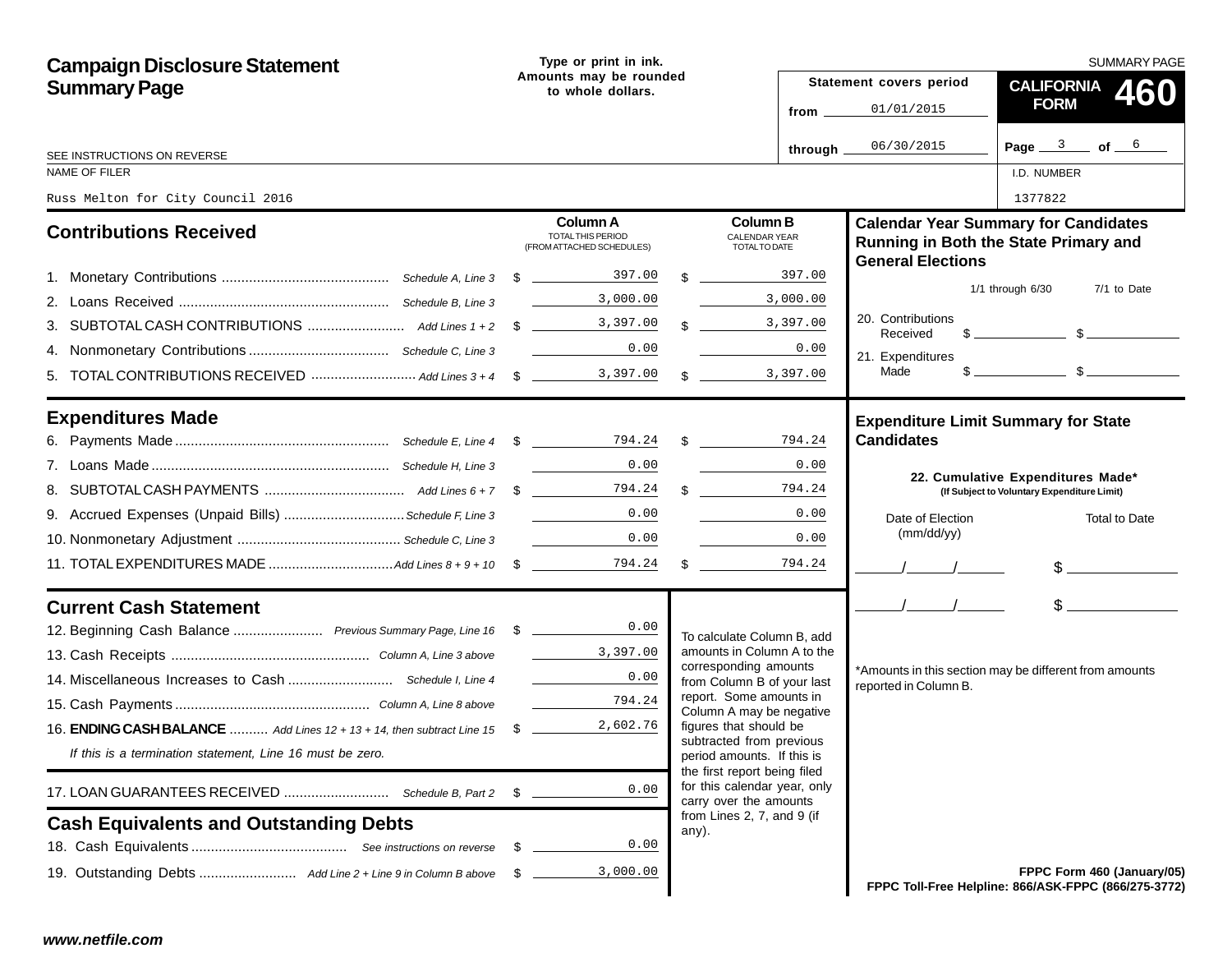| <b>Schedule A</b>                                                                                                                                 |                                                                                                 |                                                                          | Type or print in ink.                                                                               |                                                 |                                                                  | SCHEDULE A                                               |                                                    |                                          |
|---------------------------------------------------------------------------------------------------------------------------------------------------|-------------------------------------------------------------------------------------------------|--------------------------------------------------------------------------|-----------------------------------------------------------------------------------------------------|-------------------------------------------------|------------------------------------------------------------------|----------------------------------------------------------|----------------------------------------------------|------------------------------------------|
|                                                                                                                                                   | <b>Monetary Contributions Received</b>                                                          |                                                                          | Amounts may be rounded<br>to whole dollars.                                                         | Statement covers period                         |                                                                  | <b>CALIFORNIA</b>                                        |                                                    |                                          |
|                                                                                                                                                   |                                                                                                 |                                                                          |                                                                                                     | 01/01/2015<br>from                              | <b>460</b><br><b>FORM</b>                                        |                                                          |                                                    |                                          |
|                                                                                                                                                   |                                                                                                 |                                                                          |                                                                                                     |                                                 |                                                                  |                                                          |                                                    |                                          |
|                                                                                                                                                   | SEE INSTRUCTIONS ON REVERSE                                                                     |                                                                          |                                                                                                     | through 06/30/2015                              |                                                                  |                                                          | Page $4$ of $6$                                    |                                          |
| NAME OF FILER                                                                                                                                     |                                                                                                 |                                                                          |                                                                                                     |                                                 |                                                                  | I.D. NUMBER                                              |                                                    |                                          |
|                                                                                                                                                   | Russ Melton for City Council 2016                                                               |                                                                          |                                                                                                     |                                                 |                                                                  | 1377822                                                  |                                                    |                                          |
| <b>DATE</b><br><b>RECEIVED</b>                                                                                                                    | FULL NAME, STREET ADDRESS AND ZIP CODE OF CONTRIBUTOR<br>(IF COMMITTEE, ALSO ENTER I.D. NUMBER) | <b>CONTRIBUTOR</b><br>CODE *                                             | IF AN INDIVIDUAL, ENTER<br>OCCUPATION AND EMPLOYER<br>(IF SELF-EMPLOYED, ENTER NAME<br>OF BUSINESS) | <b>AMOUNT</b><br><b>RECEIVED THIS</b><br>PERIOD | <b>CUMULATIVE TO DATE</b><br>CALENDAR YEAR<br>(JAN. 1 - DEC. 31) |                                                          |                                                    | PER ELECTION<br>TO DATE<br>(IF REQUIRED) |
| 06/28/2015                                                                                                                                        | Russell Melton<br>Sunnyvale, CA 94087                                                           | $X$ IND<br>$\Box$ COM<br>$\Box$ OTH<br>$\Box$ PTY<br>$\square$ SCC       | Manager<br>None                                                                                     | 1.00                                            |                                                                  | 3,001.00 G2016                                           |                                                    | \$3,001.00                               |
|                                                                                                                                                   |                                                                                                 | $\Box$ IND<br>$\Box$ COM<br>$\Box$ OTH<br>$\Box$ PTY<br>$\square$ SCC    |                                                                                                     |                                                 |                                                                  |                                                          |                                                    |                                          |
|                                                                                                                                                   |                                                                                                 | $\square$ IND<br>$\Box$ COM<br>$\Box$ oth<br>$\Box$ PTY<br>$\square$ SCC |                                                                                                     |                                                 |                                                                  |                                                          |                                                    |                                          |
|                                                                                                                                                   |                                                                                                 | $\Box$ IND<br>$\Box$ COM<br>$\Box$ OTH<br>$\Box$ PTY<br>$\square$ SCC    |                                                                                                     |                                                 |                                                                  |                                                          |                                                    |                                          |
|                                                                                                                                                   |                                                                                                 | $\square$ ind<br>$\Box$ COM<br>$\Box$ OTH<br>$\Box$ PTY<br>$\square$ SCC |                                                                                                     |                                                 |                                                                  |                                                          |                                                    |                                          |
|                                                                                                                                                   |                                                                                                 |                                                                          | <b>SUBTOTAL \$</b>                                                                                  | 1.00                                            |                                                                  |                                                          |                                                    |                                          |
|                                                                                                                                                   | <b>Schedule A Summary</b><br>1. Amount received this period - itemized monetary contributions.  |                                                                          |                                                                                                     | 1.00                                            |                                                                  | *Contributor Codes<br>IND-Individual                     | COM-Recipient Committee<br>(other than PTY or SCC) |                                          |
| 2. Amount received this period – unitemized monetary contributions of less than \$100 \$<br>3. Total monetary contributions received this period. |                                                                                                 |                                                                          |                                                                                                     | 396.00                                          |                                                                  |                                                          | OTH - Other (e.g., business entity)                |                                          |
|                                                                                                                                                   |                                                                                                 |                                                                          |                                                                                                     |                                                 |                                                                  | PTY-Political Party<br>SCC - Small Contributor Committee |                                                    |                                          |
|                                                                                                                                                   | (Add Lines 1 and 2. Enter here and on the Summary Page, Column A, Line 1.)  TOTAL \$            |                                                                          |                                                                                                     | 397.00                                          |                                                                  |                                                          |                                                    |                                          |
|                                                                                                                                                   |                                                                                                 |                                                                          |                                                                                                     |                                                 | FPPC Toll-Free Helpline: 866/ASK-FPPC (866/275-3772)             |                                                          |                                                    | FPPC Form 460 (January/05)               |
|                                                                                                                                                   |                                                                                                 |                                                                          |                                                                                                     |                                                 |                                                                  |                                                          |                                                    |                                          |
| www.netfile.com                                                                                                                                   |                                                                                                 |                                                                          |                                                                                                     |                                                 |                                                                  |                                                          |                                                    |                                          |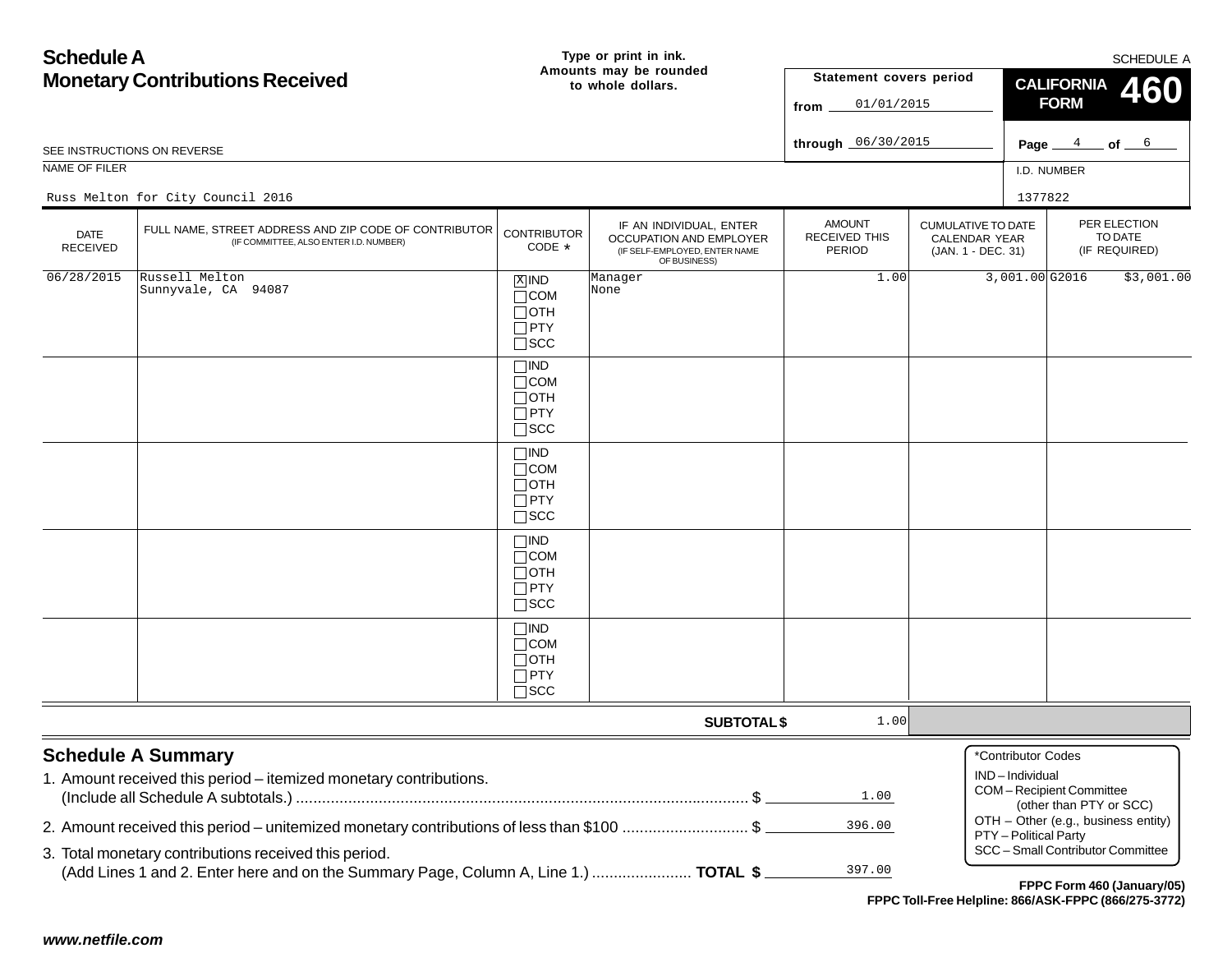xi ind D ||COM ||OTH || PTY || SCC **Statement covers period fromthrough** I.D. NUMBERSCHEDULE B - PART 1 **Type or print in ink. Amounts may be rounded to whole dollars.Schedule B – Part 1Loans Received**Page  $5$  of  $-$ **SUBTOTALS \$** SEE INSTRUCTIONS ON REVERSENAME OF FILER**CALIFORNIA 460 FORM**0 \$ 0.00 \$ 3,000.00 \$ 0.00 IF AN INDIVIDUAL, ENTER OCCUPATION AND EMPLOYER(IF SELF-EMPLOYED, ENTER NAME OF BUSINESS) INTEREST PAID THIS PERIODCUMULATIVECONTRIBUTIONSTO DATEFULL NAME, STREET ADDRESS AND ZIP CODE OF LENDER (IF COMMITTEE, ALSO ENTER I.D. NUMBER) ORIGINAL AMOUNT OFLOAN**OUTSTANDING** BALANCE BEGINNING THISPERIODAMOUNTRECEIVED THISPERIODAMOUNT PAID OR FORGIVEN THIS PERIODOUTSTANDING**(b) (c) (e) (a) (d)** BALANCE AT CLOSE OF THISPERIOD\$ 3,000.00DATE INCURRED (Enter (e) on Schedule E, Line 3) CALENDAR YEAR<sub>\$</sub> \_3,001.00 PER ELECTION**\*\***\$  $O_{\alpha}$ RATE\$ \*Amounts forgiven or paid by another party also must be reported on Schedule A. \*\* If required. **Schedule B Summary** 1. Loans received this period.................................................................................................................... \$ (Total Column (b) plus unitemized loans of less than \$100.) 2. Loans paid or forgiven this period ......................................................................................................... \$ (Total Column (c) plus loans under \$100 paid or forgiven.) (Include loans paid by a third party that are also itemized on Schedule A.) 3. Net change this period. (**Subtract** Line 2 from Line 1.) ............................................................... **NET \$** Enter the net here and on the Summary Page, Column A, Line 2. **Example 2.** (May be a negative number) \$ \$ **(f) (g)** PAID \$  $\Box$  FORGIVEN \$ <sub>\$</sub> \_3,000.00 DATE DUE **\$** \$ DATE INCURRED CALENDAR YEAR\$ PER ELECTION**\*\***\$ %RATE\$ \$ \$ PAID  $s_{-}$  $\Box$  FORGIVEN \$ \$ DATE DUE\$ DATE INCURREDCALENDAR YEAR\$ PER ELECTION **\*\***\$ %RATE\$ \$ PAID \$ FORGIVEN \$ \$ DATE DUE $T\Box$  IND  $\Box$   $\Box$  COM  $\Box$  OTH  $\Box$  PTY  $\Box$  SCC IND  $\Box$  COM  $\Box$  OTH  $\Box$  PTY  $\Box$  SCC **FPPC Form 460 (January/05) \***††† †Contributor CodesIND – IndividualCOM – Recipient Committee (other than PTY or SCC) OTH – Other (e.g., business entity) PTY – Political Party SCC – Small Contributor Committee From  $3127,3318$ <br>
CHE-1201 CONFIDENTIES (CONFIDENTIES (CONFIDENTIES (CONFIDENTIES)<br>
CONFIDENTIES (CONFIDENTIES)<br>
CONFIDENTIES (CONFIDENTIES)<br>
CONFIDENTIES (CONFIDENTIES)<br>
CONFIDENTIES (CONFIDENTIES)<br>
CONFIDENTIES (CONFIDE Russ Melton for City Council 2016 $\sim$  1377822 Russell Melton Sunnyvale, CA 94087ManagerNone0.00 3,000.00 0.000.000.0006/03/2015G2016 3,001.003,000.003,000.000.003,000.00

**FPPC Toll-Free Helpline: 866/ASK-FPPC (866/275-3772)**